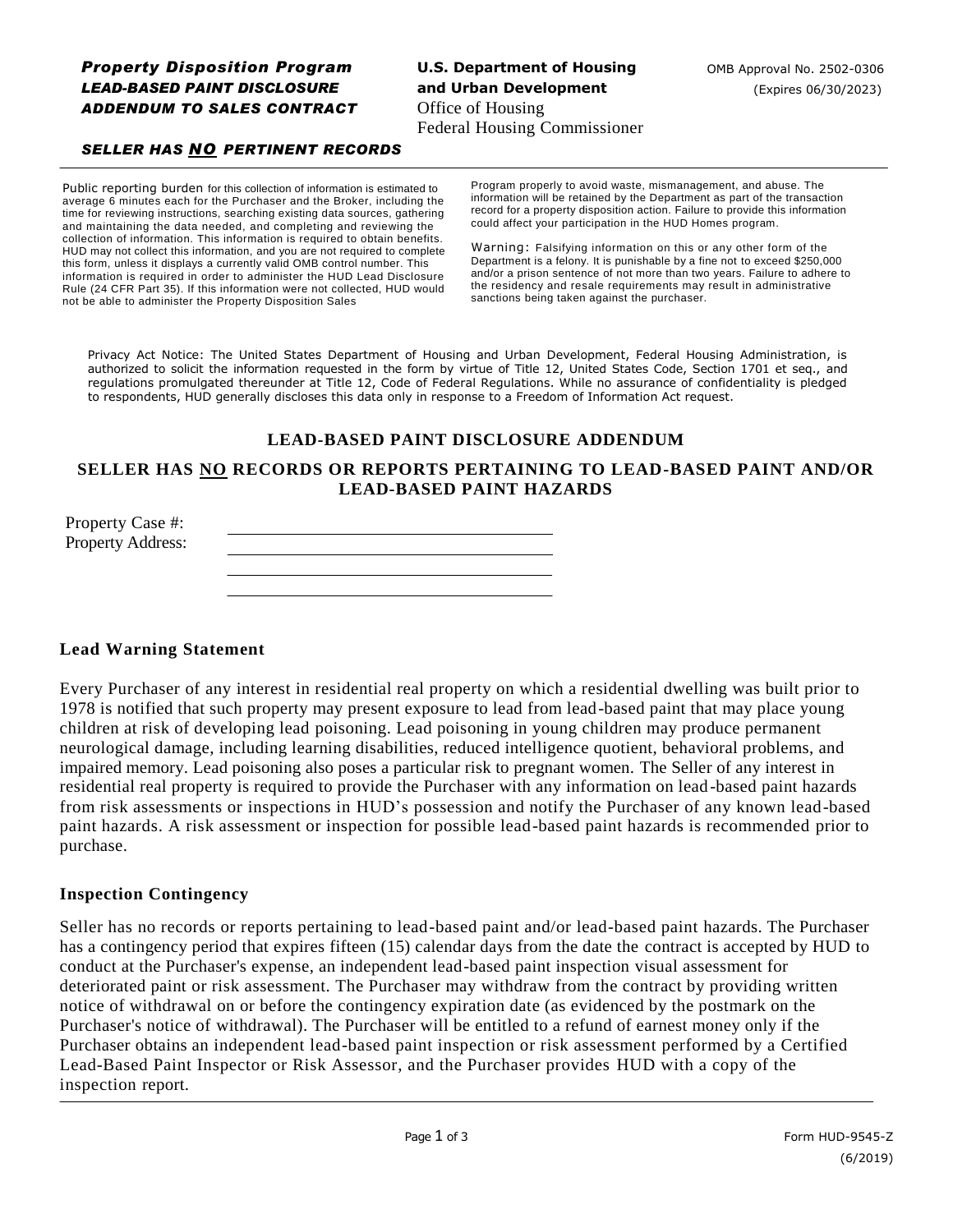# **Financing Type (Selling Broker to initial applicable clause)**

No FHA Financing of Property constructed Prior to 1978: The purchase of this property is not being financed with an FHA insured loan. The Purchaser has an inspection contingency that expires 15 days from the date of the Purchaser's signature below. The property is being sold as is with respect to all conditions including, subject to the above contingency, the potential presence of lead-based paint and/or lead-based paint hazards.

\_\_\_\_\_ Any FHA Financing Except 203(k): This property is being sold subject to FHA insured financing under any program other than a 203(k) Rehabilitation Mortgage. Upon contract execution HUD will procure a lead-based paint inspection and will deliver the inspection report to the Selling Broker by overnight delivery service along with a paint stabilization plan and cost estimate if deteriorated lead-based paint is found and a supplemental Lead-Based Paint Disclosure Addendum.

### **The Purchaser shall have the right to review the inspection report, paint stabilization plan and cost estimate.**

If deteriorated lead-based paint was identified in the Report, HUD will only perform stabilization if the cost estimate is \$4000.00 or less. If the cost estimate is greater than \$4000.00, HUD at its sole discretion may: (1) cancel the sales contract, or (2) allow the purchaser to amend the contract financing to FHA 203k or conventional. In the event that HUD cancels the sale, the purchaser will be entitled to a 100% refund of earnest money.

If the cost estimate is \$4000.00 or less and the Purchaser is dissatisfied with the information provided, the Purchaser may withdraw from the contract and receive a full refund of earnest money by providing written notification to HUD of the intention to withdraw. Written notification must be postmarked by the latest of fifteen (15) calendar days from the date the contract is accepted by HUD or two (2) business days following the date of the Purchaser's signature on the supplemental Lead-Based Paint Disclosure Addendum.

If deteriorated lead-based paint was identified in the inspection Report and the Purchaser does not exercise its option to withdraw from the sales contract, HUD will stabilize the deteriorated lead-based paint in accordance with the stabilization plan and obtain lead clearance by the close of the escrow period or any extensions thereof.

FHA 203(k) Financing: This property is being sold subject to a  $203(k)$  Rehabilitation Mortgage. Upon contract execution HUD will procure a lead-based paint inspection and will deliver the Report to the Purchaser by overnight delivery service along with a lead-based paint stabilization plan if deteriorated lead-based paint is found and a supplemental Lead-Based Paint Disclosure Addendum.

The Purchaser shall have the right to review the inspection report, paint stabilization plan and cost estimate. If the Purchaser is dissatisfied with the information provided, the Purchaser may withdraw from the contract and receive a full refund of earnest money by providing written notification to the Seller of the intention to withdraw. Written notification must be postmarked by the latest of fifteen (15) calendar days from the date of the Purchaser's signature below, or two (2) business days following the date of the Purchaser's signature on the supplemental Lead-Based Paint Disclosure Addendum.

If deteriorated lead-based paint was identified in the Report and the Purchaser does not exercise its option to withdraw from the sale contract, the Purchaser shall stabilize the deteriorated lead-based paint as part of its work plan for the property rehabilitation and shall obtain lead clearance before occupancy. Purchaser shall complete the 203(k) Rehabilitation Financing Lead Agreement form HUD-9548-G.